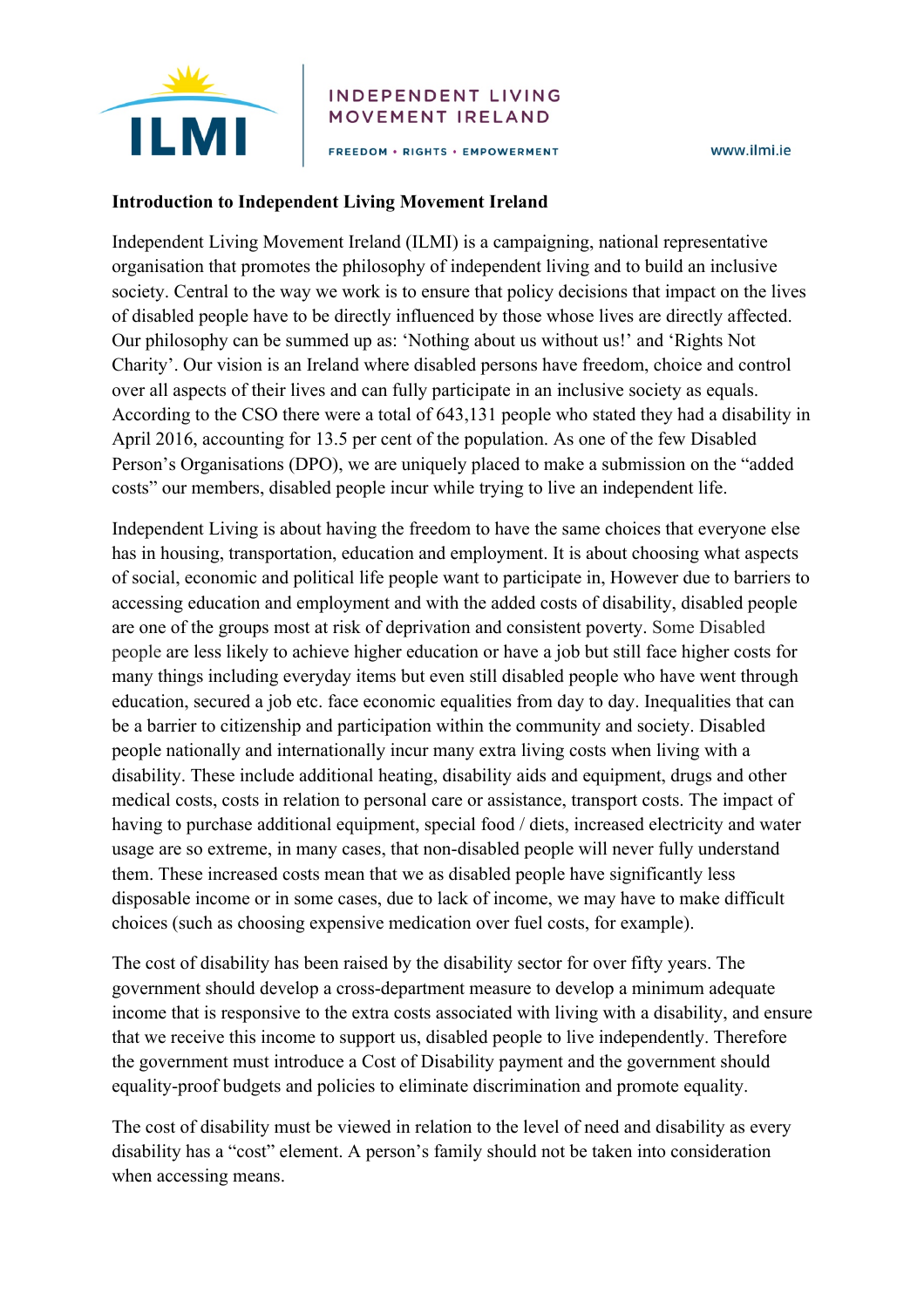- As acknowledged by the National Disability Inclusion Strategy disabled people are more likely to live alone and 42% live in a jobless household, putting them at high risk of poverty. Moreover, disabled people experience high levels of consistent poverty.
- The way out of poverty is imagined through "making work pay" for disabled people. However, lots of disabled people are still afraid to enter the workforce in fear of losing secondary supports and will not get certain adequate supports such as Personal Assistance Service to help them participate in employment. The Comprehensive Employment Strategy (CES) is a whole-of-government approach to increasing employment outcomes for disabled people and from December 2018 the disregard for Disabled People on Disability Allowance (DA) from  $\epsilon$ 120 to  $\epsilon$ 427 per week came in but there is still fear among the disabled community of loss of medical card, travel pass etc. which impact on the participation within the workforce. However the Publicsector duty sets to address many of the disabling aspects of our society, including government departments, local authorities, the HSE and others in taking steps to promote equality and human rights and remove discrimination. The UNCRPD requires States to ensure the right to work and other rights within the articles for example an adequate standard of living – however unemployment and sourcing adequate housing and poverty is an issue for disabled people and the UNCRPD recognises this.
- Direct payments initiative is a welcome start but it needs to be more nuanced in its approach to disability, allowing the person to use the payment for other crucial things including Personal Assistance Services rather than service providers and charities administering these services with high administration tiers and little actually trickles down to the disabled person themselves. We have a chance with the direct payments to bring about true equality. Similar to personal independent payment in the UK.
- The Mobility Allowance was a good scheme, and it worked. It became crucial to disabled people's basic income. There needs to be a similar scheme but with more flexibility and choice for the person themselves.
- Transport for disabled people carries additional costs e.g. cost of someone to travel with you (if you don't qualify for free travel card or companion pass). The cost of taxis to travel to meet accessible transport routes especially with the cuts to Mobility Allowance/Motorised Transport Grant. Supports to maintain your own transport E.g. tax and fuel relief and adapted learning vehicle and adaptions to vehicle need to stay in place otherwise we will incur extra cost on already large expense for disabled people to drive and maintain own transport.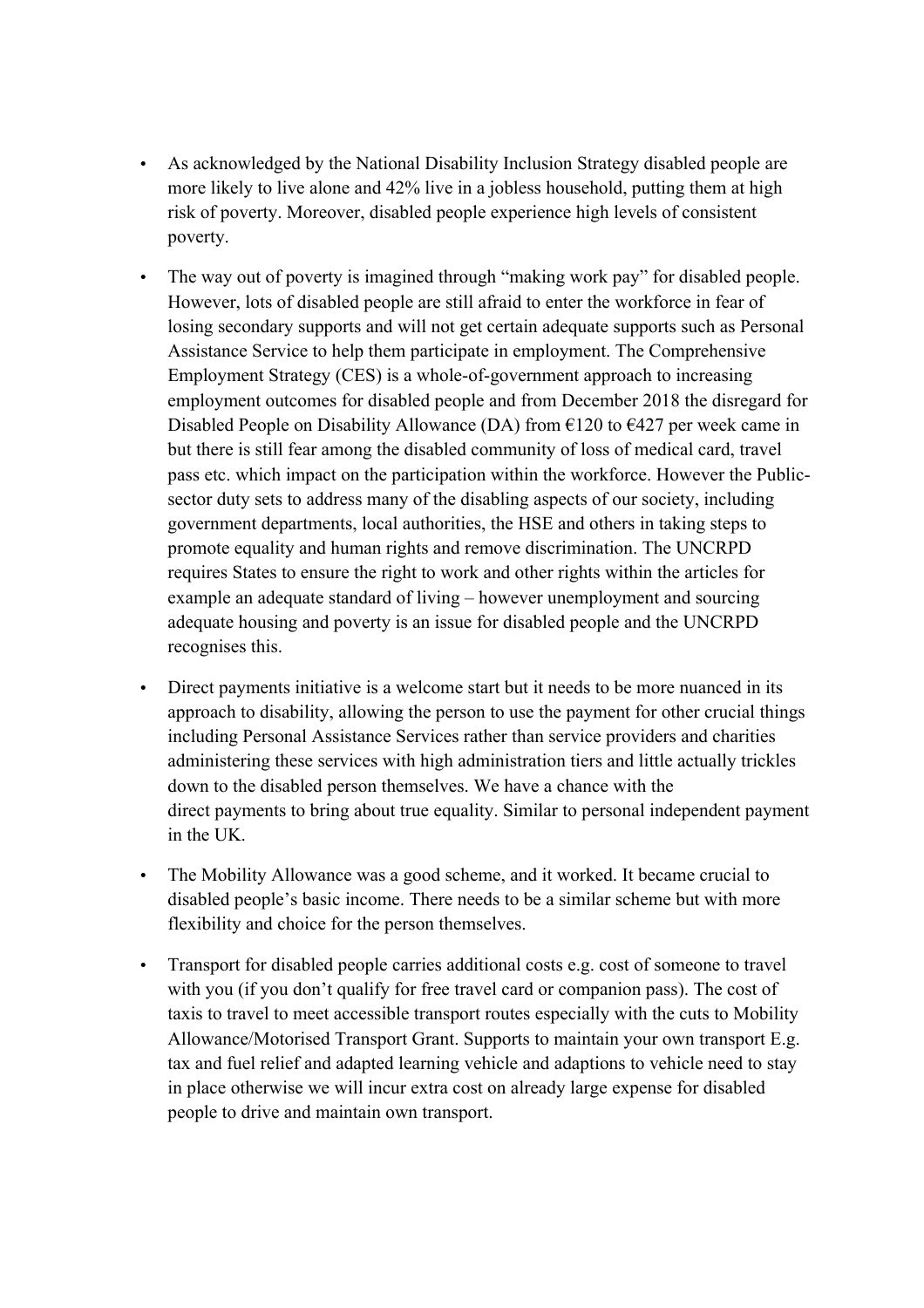- While increases in Disability allowance is always welcome, the government needs to invest in more accessible transport so that disabled people can travel for less or free without the barriers of booking systems or an environment that is not inclusive.
- Remove Taxation measures that penalise Disabled People. Specific products and supports that allow people to live independently and are such as wheelchairs, adaptive technologies, and adapted beds and so on should be exempt from VAT for disabled people. Mobility Aids and appliances should be VAT exempt without the need to use an Occupational Therapist (OT). There is a massive cost associated with mobility aids and a significant mark up by suppliers, our market could be opened up to EU sellers with lower costs and a reduced VAT rate. Domestic tools which are accessibility tools within the home are not always inclusive in tax exemptions i.e. Cordless hoovers for the blind. While some disabled people require additional heat in the home too.
- If working with a disability and over the income threshold you do not qualify for social housing or supports such as HAP. The private rented market is not equipped for disabled people often incurring larger rents. No tax exemption for disabled homeowners on property tax however there is exemptions for adaptions for physically disabled people.
- Sensory toys, aids and appliances for those with sensory processing disorders and everyday items such as eating aids and adapted utensils / wipes / gloves / tissues and drinking straws for those physically disabled are not covered under the medical card prove an additional cost to those who need them. Despite having a medical card individuals with secondary multiple health issues may incur an additional cost on repeat prescriptions. Other costs relate to: health and therapy services e.g. not enough adequate physical therapy so some pay private.
- Assistive technology specially adapted computer technologies for independent living cost more while technology to aid those with sensory disabilities for example the blind is expensive and some grants are in place however most suited to most up to date mobile smart phones, however the person incurs the cost.
- Some guide dog owners on social welfare payments feel they have to fund their veterinary expenses and have their own pet insurance to pay.
- The Long Term Illness Scheme is unduly restrictive, some impairments for instance (congenital myasthenia gravis) is not listed even though all the prescribed drugs are listed for other conditions on the scheme. People with these impairments feel they have been forgotten by the state and there is an unequal burden regarding the lifesaving medicines that we must pay for if we do not have a medical card. Moreover, this is an example where there is little in the way of recourse or information about getting an impairment/disorder on the LTI scheme. Therefore one must either pay a significant cost per month or keep a low income job to meet the medical card criteria.